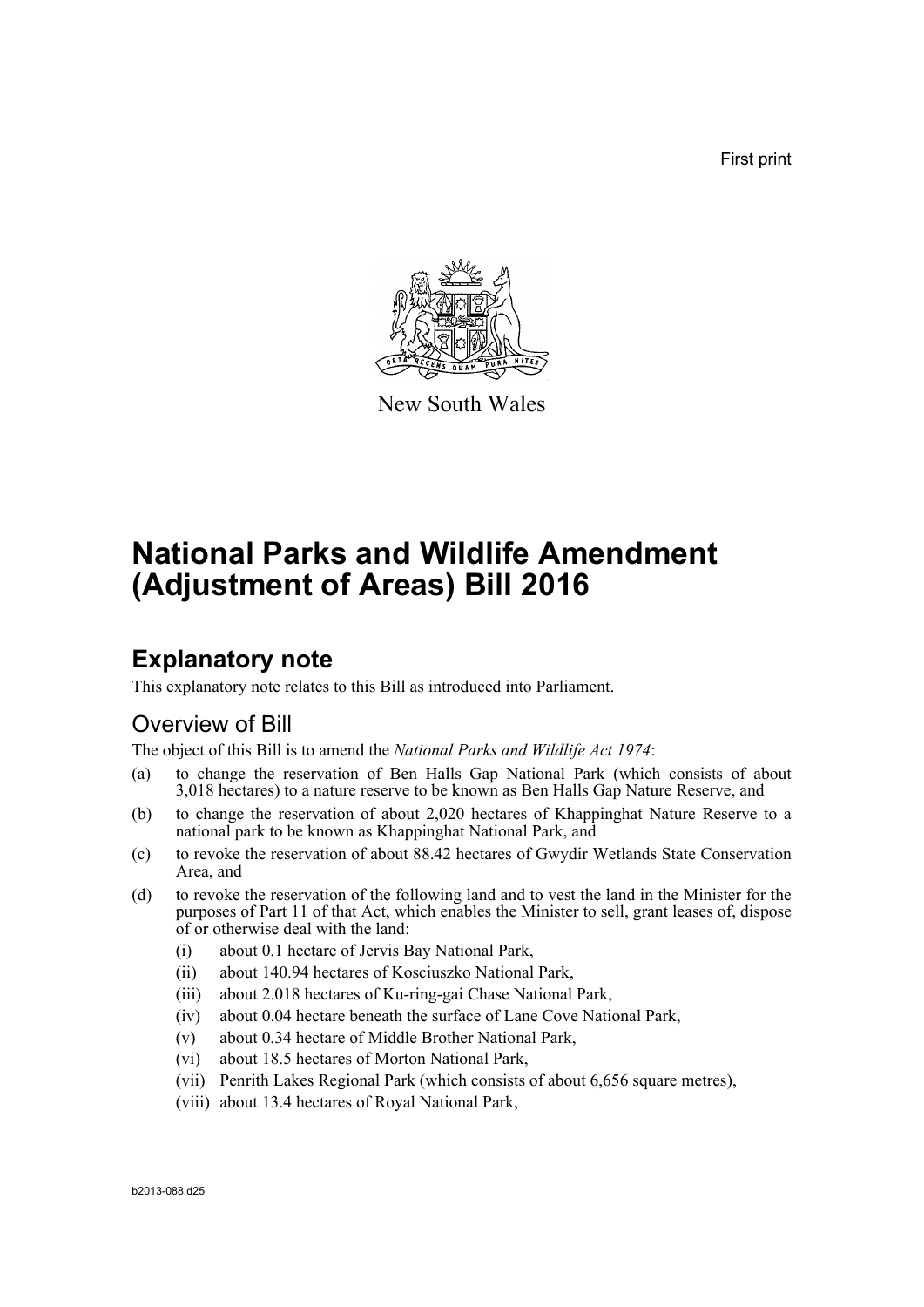- (ix) about 1.6 hectares of Wollemi National Park,
- (x) about 0.11 hectare of Yaegl Nature Reserve, and
- (e) to provide that the Minister must not transfer the parts of that land currently forming part of Ku-ring-gai Chase National Park and Middle Brother National Park, unless satisfied that appropriate compensation has been provided, and
- (f) to revoke the reservation of about 86.31 hectares of land in Macquarie Pass State Conservation Area that has been transferred to the Illawarra Local Aboriginal Land Council, following a claim under the *Aboriginal Land Rights Act 1983*.

### Outline of provisions

**Clause 1** sets out the name (also called the short title) of the proposed Act.

**Clause 2** provides for the commencement of the proposed Act on the date of assent to the proposed Act.

#### **Schedule 1 Amendment of National Parks and Wildlife Act 1974 No 80**

**Schedule 1 [1] and [2]** give effect to the object referred to in the Overview.

**Schedule 1 [3]** enables savings and transitional regulations to be made as a consequence of the enactment of the proposed Act or any other Act that amends the *National Parks and Wildlife Act 1974*.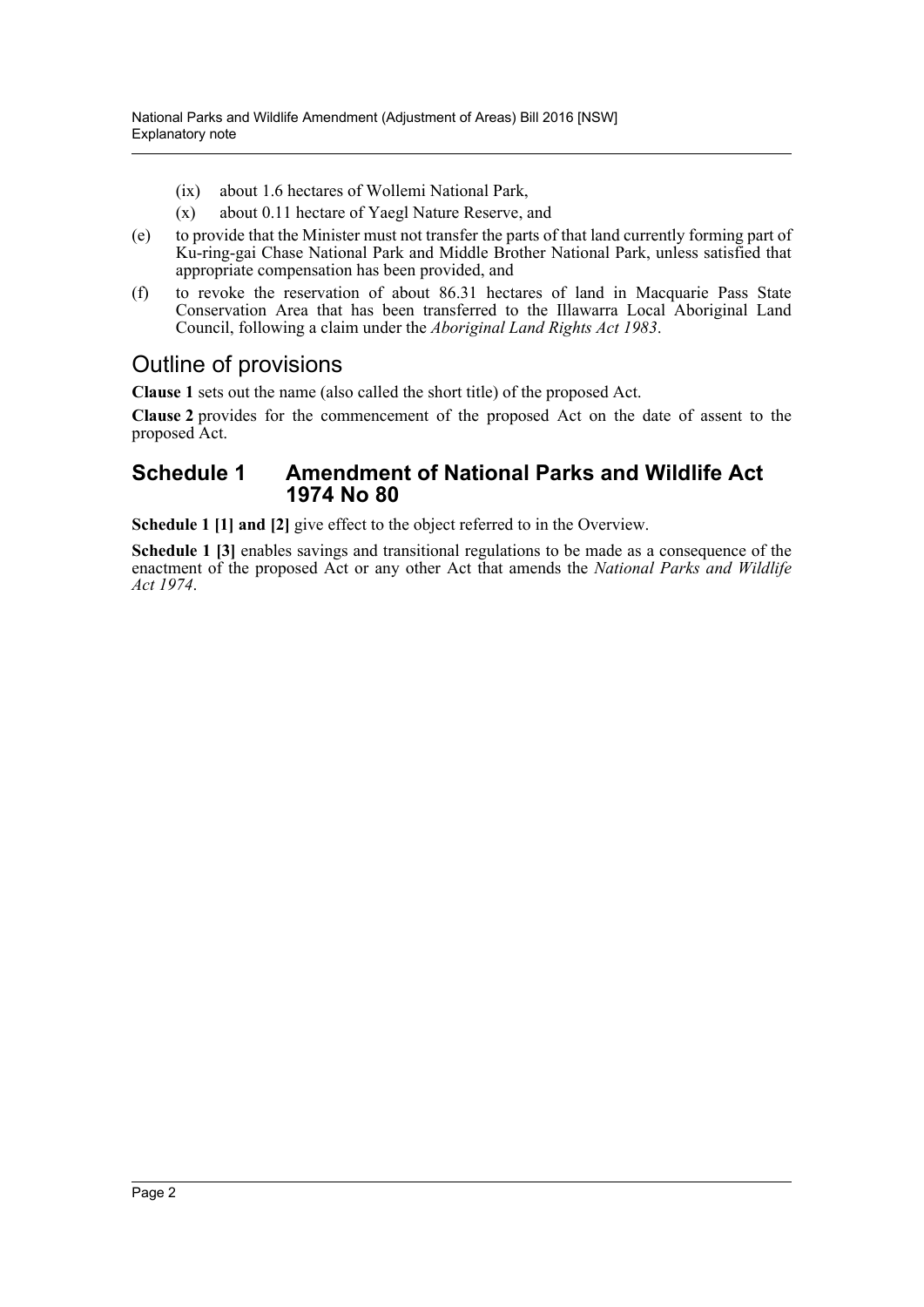First print



New South Wales

# **National Parks and Wildlife Amendment (Adjustment of Areas) Bill 2016**

## **Contents**

|            |                                                         | Page |
|------------|---------------------------------------------------------|------|
|            | 1 Name of Act                                           |      |
|            | 2 Commencement                                          |      |
| Schedule 1 | Amendment of National Parks and Wildlife Act 1974 No 80 | 3    |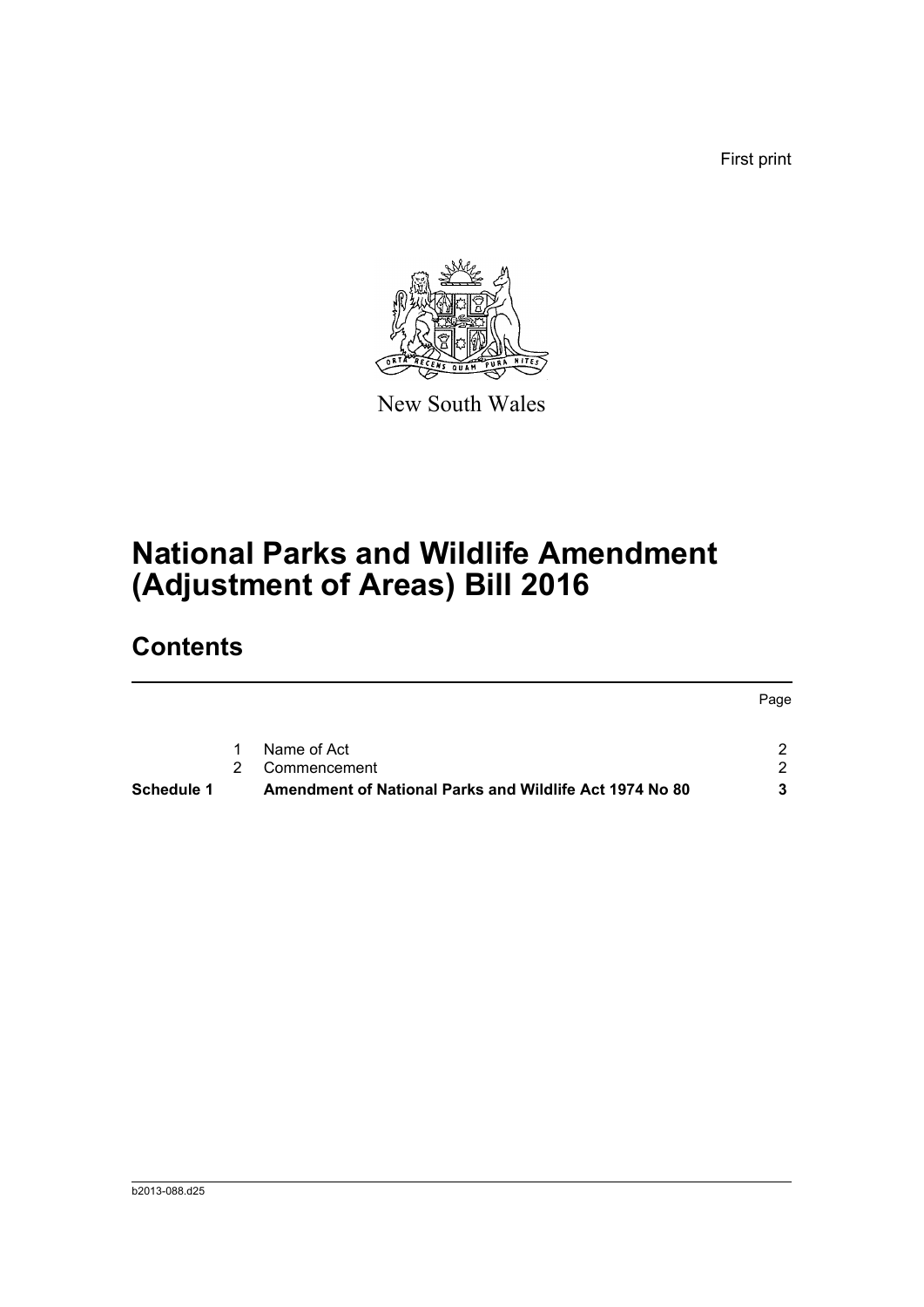

New South Wales

# **National Parks and Wildlife Amendment (Adjustment of Areas) Bill 2016**

No , 2016

#### **A Bill for**

An Act to amend the *National Parks and Wildlife Act 1974* to change the reservation status of certain land; and for other purposes.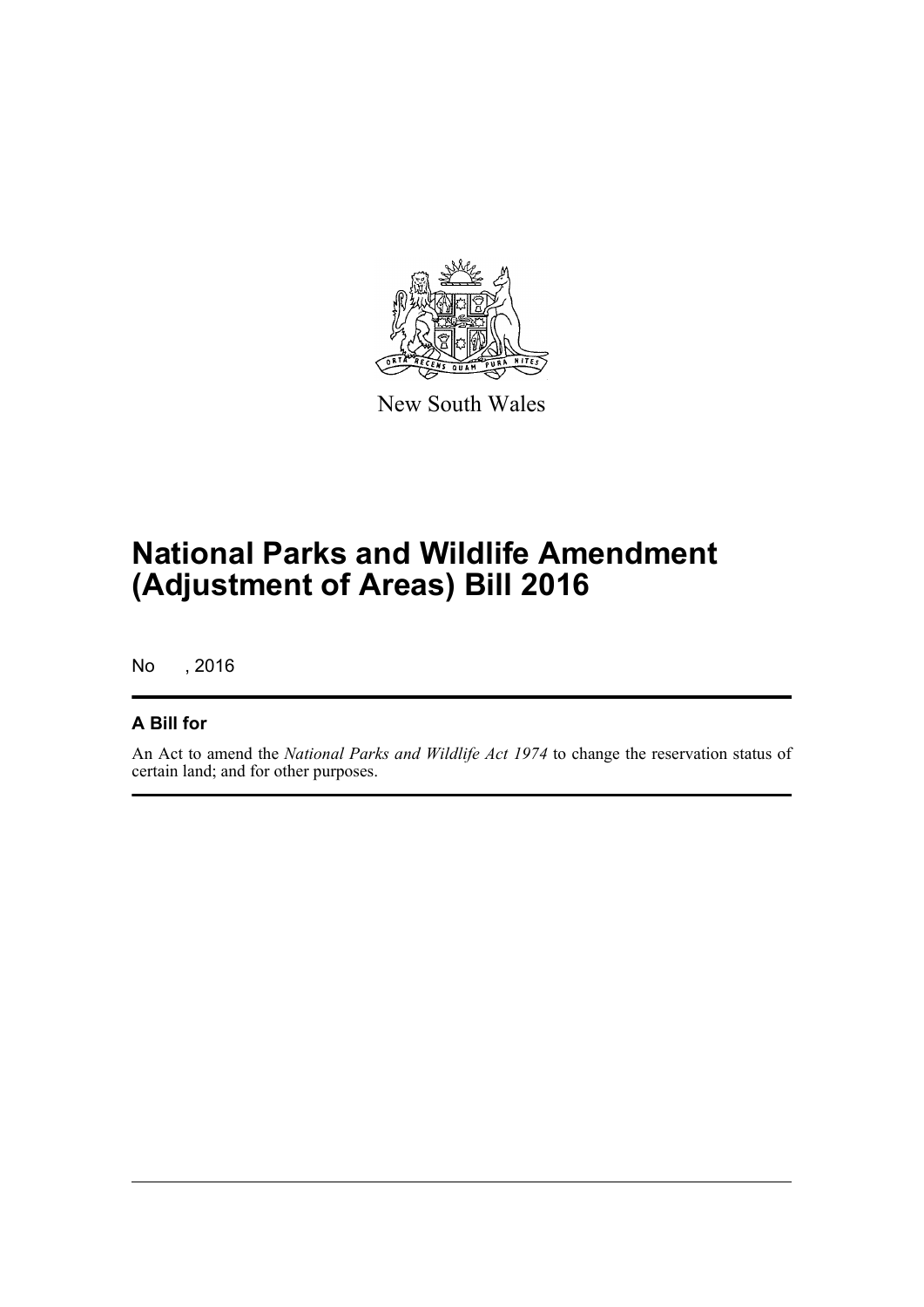<span id="page-4-1"></span><span id="page-4-0"></span>

| The Legislature of New South Wales enacts:                                               |               |
|------------------------------------------------------------------------------------------|---------------|
| Name of Act                                                                              | $\mathcal{P}$ |
| This Act is the National Parks and Wildlife Amendment (Adjustment of Areas)<br>Act 2016. | 3             |
| <b>Commencement</b>                                                                      | 5             |
| This Act commences on the date of assent to this Act.                                    | 6             |
|                                                                                          |               |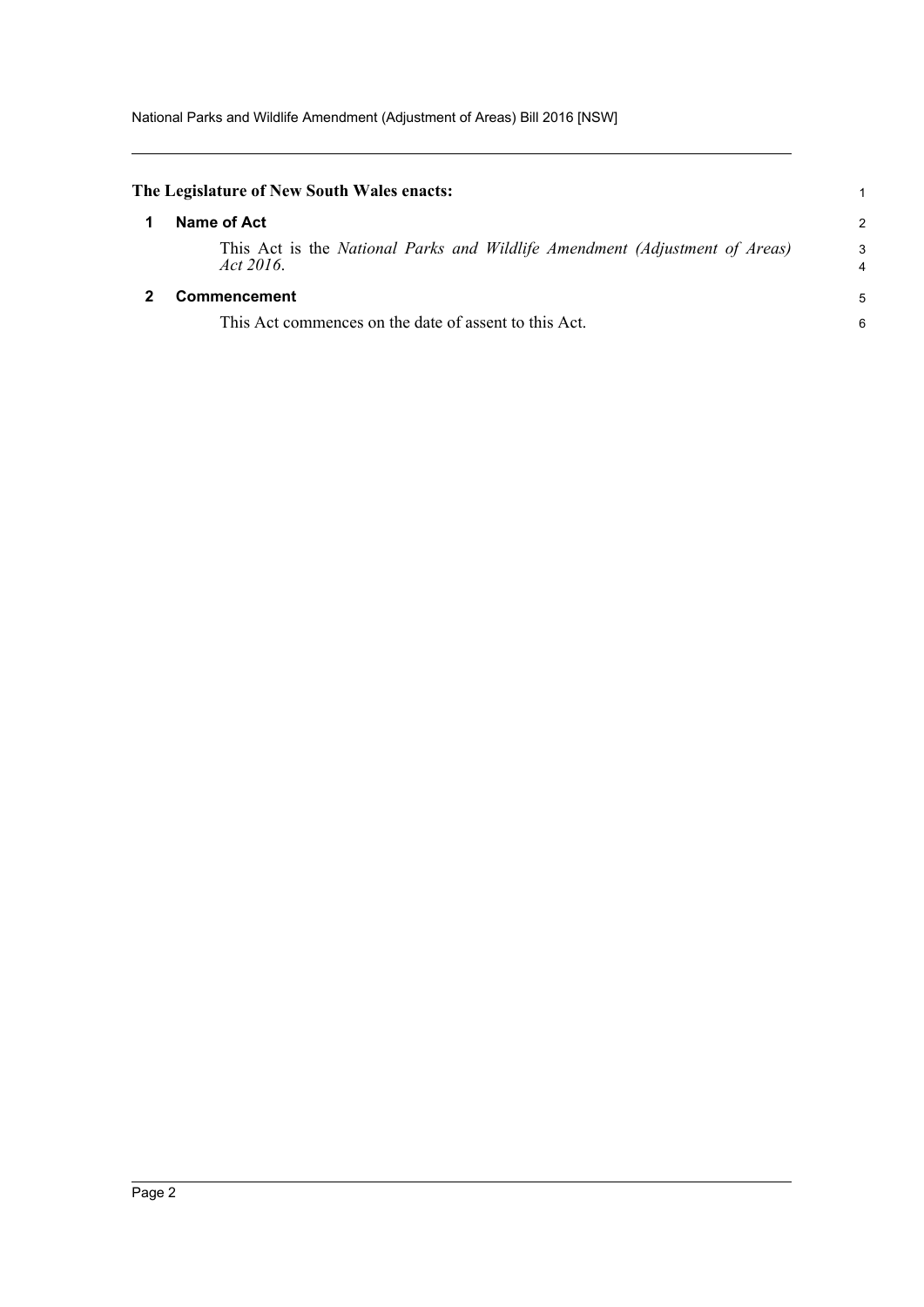<span id="page-5-0"></span>

| <b>Schedule 1</b> |                                                                    |                                              | <b>Amendment of National Parks and Wildlife Act</b><br>1974 No 80                                                                                                                                      |                           |  |  |
|-------------------|--------------------------------------------------------------------|----------------------------------------------|--------------------------------------------------------------------------------------------------------------------------------------------------------------------------------------------------------|---------------------------|--|--|
| $[1]$             |                                                                    | Schedule 1 Recategorisation of reserved land |                                                                                                                                                                                                        |                           |  |  |
|                   | Insert after Part 4:                                               |                                              |                                                                                                                                                                                                        |                           |  |  |
|                   | Part 5                                                             |                                              | Recategorisation of land by National Parks and<br>Wildlife Amendment (Adjustment of Areas) Act 2016                                                                                                    | $\overline{5}$<br>$\,6\,$ |  |  |
|                   | 12                                                                 |                                              | Ben Halls Gap National Park recategorisation                                                                                                                                                           | $\overline{7}$            |  |  |
|                   |                                                                    | (1)                                          | This clause applies to Ben Halls Gap National Park, which consists of the<br>following land and has a total area of about 3,018 hectares:<br>Lots 38, 39, 49 and 51, DP 753722,<br>(a)                 | 8<br>9<br>10              |  |  |
|                   |                                                                    |                                              | Lot 113, DP 750925.<br>(b)                                                                                                                                                                             | 11                        |  |  |
|                   |                                                                    | (2)                                          | The reservation under this Act as national park of the land to which this clause<br>applies is revoked and the land is reserved as a nature reserve to be known as<br>Ben Halls Gap Nature Reserve.    | 12<br>13<br>14            |  |  |
|                   | 13                                                                 |                                              | Khappinghat Nature Reserve (part only) recategorisation                                                                                                                                                | 15                        |  |  |
|                   |                                                                    | (1)                                          | This clause applies to land having an area of about 2,020 hectares, as shown<br>by hatching on the diagram catalogued Misc R 00335 (dated 5 February 2015).                                            | 16<br>17                  |  |  |
|                   |                                                                    | (2)                                          | The reservation under this Act as nature reserve of land to which this clause<br>applies is revoked and the land is reserved as a national park to be known as<br>Khappinghat National Park.           | 18<br>19<br>20            |  |  |
| $[2]$             | Schedule 2 Revocation of reservation or dedication of certain land |                                              |                                                                                                                                                                                                        |                           |  |  |
|                   | Insert after Part 8:                                               |                                              |                                                                                                                                                                                                        |                           |  |  |
|                   | Part 9                                                             |                                              | <b>Revocations under the National Parks and Wildlife</b><br><b>Amendment (Adjustment of Areas) Act 2016</b>                                                                                            | 23<br>24                  |  |  |
|                   | 25                                                                 |                                              | Revocation of part of Gwydir Wetlands State Conservation Area                                                                                                                                          | 25                        |  |  |
|                   |                                                                    | (1)                                          | This clause applies to Lot 6, DP 750519, which has an area of about<br>88.42 hectares.                                                                                                                 | 26<br>27                  |  |  |
|                   |                                                                    | (2)                                          | The reservation under this Act as state conservation area of land to which this<br>clause applies is revoked.                                                                                          | 28<br>29                  |  |  |
|                   | 26                                                                 |                                              | Revocation of part of Jervis Bay National Park                                                                                                                                                         | 30                        |  |  |
|                   |                                                                    | (1)                                          | This clause applies to land having an area of about 0.1 hectare, as shown by<br>hatching on the diagram catalogued Misc R 01056 (dated 11 February 2015)<br>in the Office of Environment and Heritage. | 31<br>32<br>33            |  |  |
|                   |                                                                    | (2)                                          | The reservation under this Act as national park of land to which this clause<br>applies is revoked.                                                                                                    | 34<br>35                  |  |  |
|                   | 27                                                                 |                                              | Revocation of part of Kosciuszko National Park                                                                                                                                                         | 36                        |  |  |
|                   |                                                                    | (1)                                          | This clause applies to the following land, which has a total area of about<br>140.94 hectares:                                                                                                         | 37<br>38                  |  |  |
|                   |                                                                    |                                              | (a) Lots $12-22$ , DP 1171834,                                                                                                                                                                         | 39                        |  |  |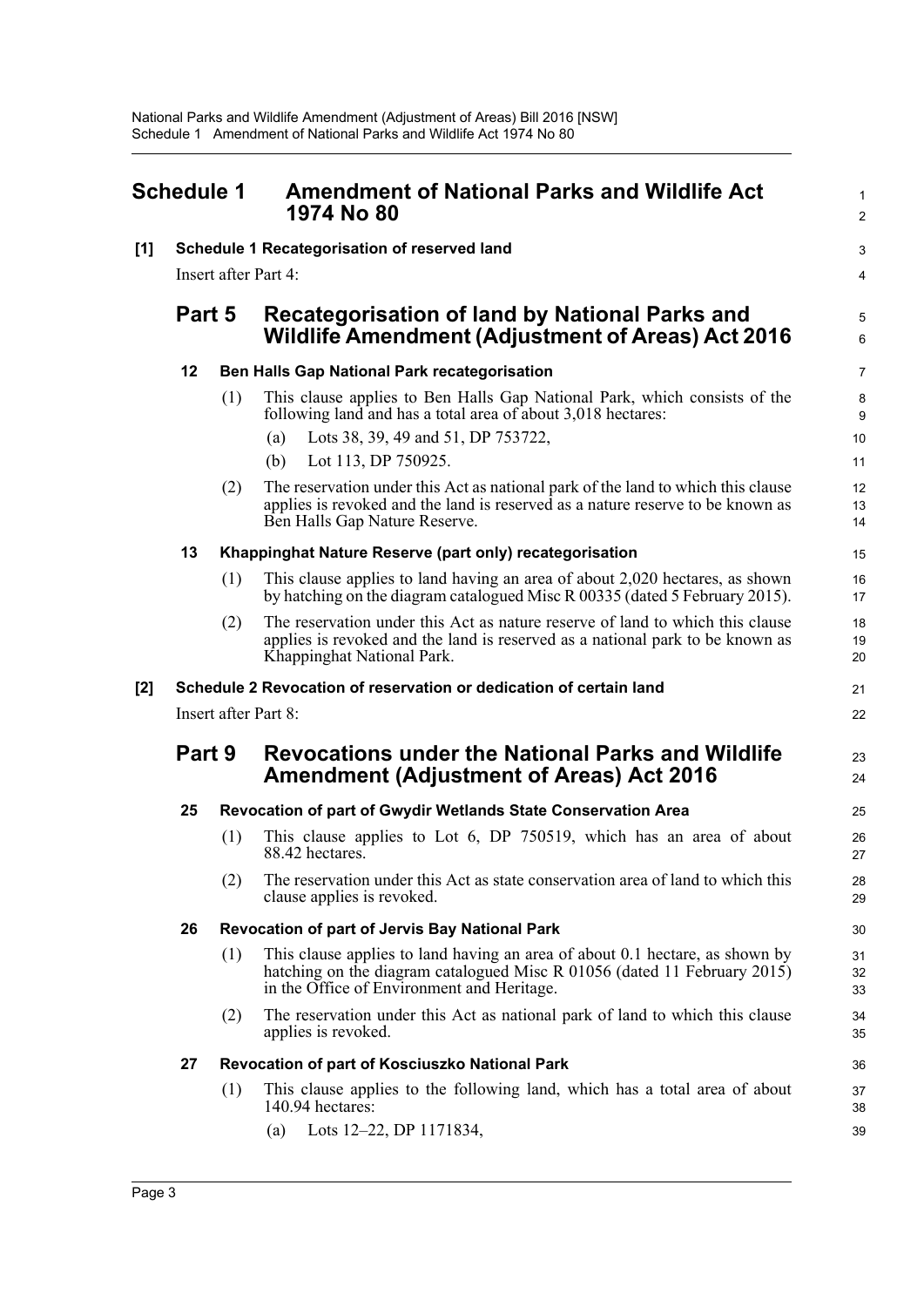|    |                                                                     | (b)<br>Lots 21–22, DP 1171835,                                                                                                                                                                                                                                                                                              | $\mathbf{1}$            |
|----|---------------------------------------------------------------------|-----------------------------------------------------------------------------------------------------------------------------------------------------------------------------------------------------------------------------------------------------------------------------------------------------------------------------|-------------------------|
|    |                                                                     | Lots 30–48, DP 1171836,<br>(c)                                                                                                                                                                                                                                                                                              | $\overline{\mathbf{c}}$ |
|    |                                                                     | (d)<br>Lots 40–45, DP 1171838,                                                                                                                                                                                                                                                                                              | 3                       |
|    |                                                                     | Lots 50–53, DP 1171839,<br>(e)                                                                                                                                                                                                                                                                                              | 4                       |
|    |                                                                     | Lots 60–73, DP 1171841,<br>(f)                                                                                                                                                                                                                                                                                              | 5                       |
|    |                                                                     | Lots 7–15, DP 1171844,<br>(g)                                                                                                                                                                                                                                                                                               | 6                       |
|    |                                                                     | Lots 27–50, DP 1171846,<br>(h)                                                                                                                                                                                                                                                                                              | $\overline{7}$          |
|    |                                                                     | Lots 25, 28 and 33, DP 711392.<br>(i)                                                                                                                                                                                                                                                                                       | 8                       |
|    | (2)                                                                 | The reservation under this Act as national park of land to which this clause<br>applies is revoked.                                                                                                                                                                                                                         | $\boldsymbol{9}$<br>10  |
| 28 |                                                                     | Revocation of part of Ku-ring-gai Chase National Park                                                                                                                                                                                                                                                                       | 11                      |
|    | (1)                                                                 | This clause applies to the following land:                                                                                                                                                                                                                                                                                  | 12                      |
|    |                                                                     | land having an area of about 1.25 hectares, as shown by blue hatching<br>(a)<br>on the diagram catalogued Misc R 00337 (dated 11 February 2015) in<br>the Office of Environment and Heritage,                                                                                                                               | 13<br>14<br>15          |
|    |                                                                     | land having an area of about 0.768 hectare, as shown by pink shading<br>(b)<br>on the map marked "DS2015/001182", held in the office of Roads and<br>Maritime Services at Parramatta.                                                                                                                                       | 16<br>17<br>18          |
|    | (2)                                                                 | The reservation under this Act as national park of land to which this clause<br>applies is revoked.                                                                                                                                                                                                                         | 19<br>20                |
| 29 |                                                                     | Revocation of part of Lane Cove National Park (beneath surface)                                                                                                                                                                                                                                                             | 21                      |
|    | (1)                                                                 | This clause applies to Lot 107, DP 1115606, which has an area of about<br>0.04 hectare.                                                                                                                                                                                                                                     | 22<br>23                |
|    | (2)                                                                 | The reservation under this Act as national park of land to which this clause<br>applies is revoked.                                                                                                                                                                                                                         | 24<br>25                |
| 30 | <b>Revocation of part of Macquarie Pass State Conservation Area</b> |                                                                                                                                                                                                                                                                                                                             |                         |
|    | (1)                                                                 | This clause applies to Lot 100, DP 1188472, which has an area of about<br>86.31 hectares.                                                                                                                                                                                                                                   | 27<br>28                |
|    | (2)                                                                 | To the extent to which land to which this clause applies is reserved under this<br>Act as state conservation area, the reservation is revoked and is taken to have<br>been revoked when the land was transferred to the Illawarra Local Aboriginal<br>Land Council under section 36 of the Aboriginal Land Rights Act 1983. | 29<br>30<br>31<br>32    |
| 31 | <b>Revocation of part of Middle Brother National Park</b>           |                                                                                                                                                                                                                                                                                                                             |                         |
|    | (1)                                                                 | This clause applies to land having an area of about 0.34 hectare, as shown by<br>the<br>map<br>marked<br>"C2HC MIDDLE<br>shading<br>orange<br>on<br>BROTHER A V2.dgn", held in the office of Roads and Maritime Services at<br>Newcastle.                                                                                   | 34<br>35<br>36<br>37    |
|    | (2)                                                                 | The reservation under this Act as national park of land to which this clause<br>applies is revoked.                                                                                                                                                                                                                         | 38<br>39                |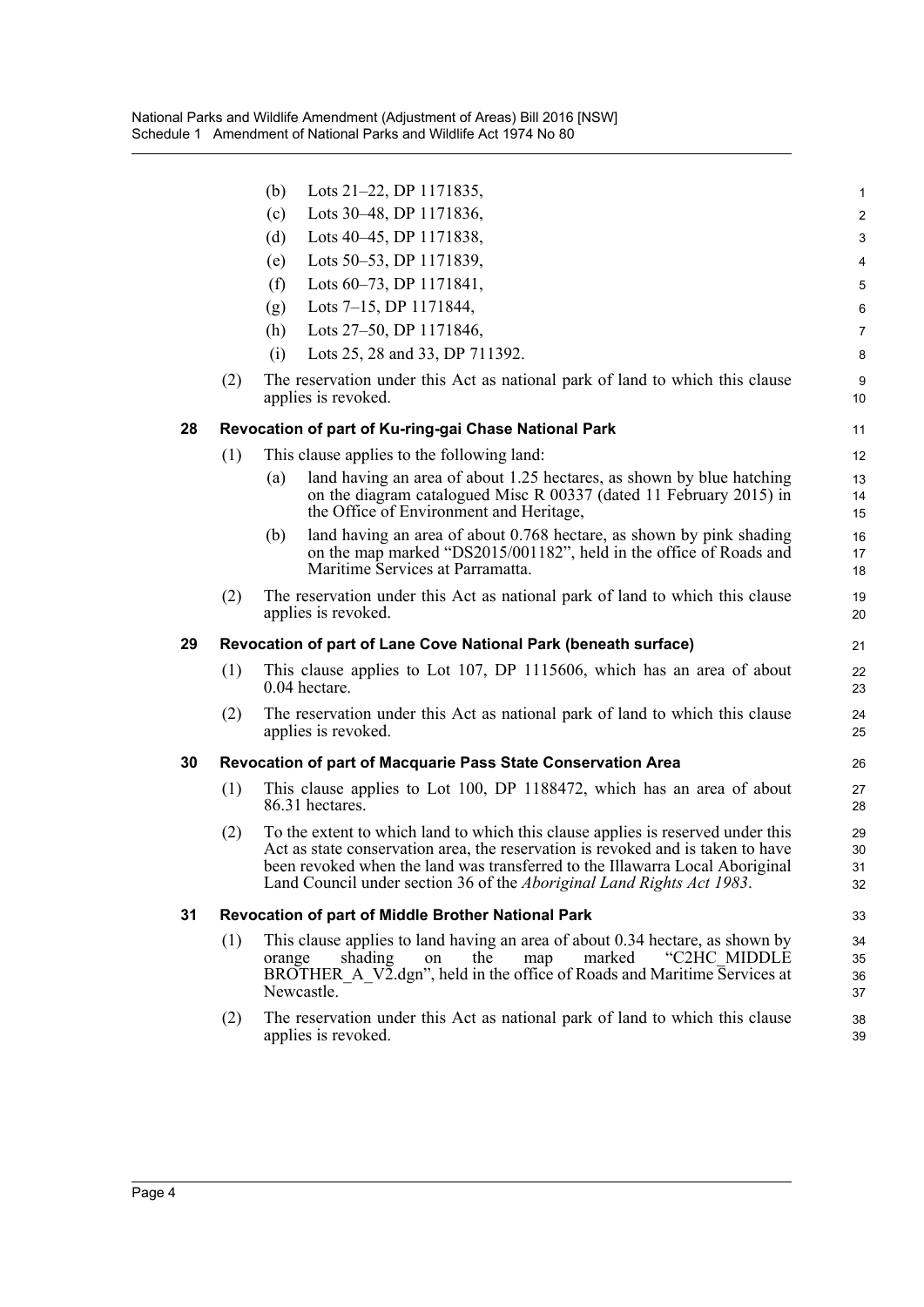| 32 |     |       | <b>Revocation of parts of Morton National Park</b>                                                                                                                                                                                   | $\mathbf{1}$                 |
|----|-----|-------|--------------------------------------------------------------------------------------------------------------------------------------------------------------------------------------------------------------------------------------|------------------------------|
|    | (1) |       | This clause applies to the following land, which has a total area of about<br>18.5 hectares:                                                                                                                                         | $\overline{c}$<br>3          |
|    |     | (a)   | the land shown by hatching on the diagram catalogued Misc R 01055<br>(dated 5 December 2007) in the Office of Environment and Heritage,                                                                                              | $\overline{\mathbf{4}}$<br>5 |
|    |     | (b)   | the land shown by solid black shading on the diagram catalogued<br>Misc R 00336 (dated 17 March 2014) in the Office of Environment and<br>Heritage.                                                                                  | 6<br>$\overline{7}$<br>8     |
|    | (2) |       | The reservation under this Act as national park of land to which this clause<br>applies is revoked.                                                                                                                                  | 9<br>10                      |
| 33 |     |       | <b>Revocation of Penrith Lakes Regional Park</b>                                                                                                                                                                                     | 11                           |
|    | (1) |       | This clause applies to Penrith Lakes Regional Park (being Lot 1, DP 860391),<br>which has an area of about 6,656 square metres.                                                                                                      | 12<br>13                     |
|    | (2) |       | The reservation under this Act as regional park of land to which this clause<br>applies is revoked.                                                                                                                                  | 14<br>15                     |
| 34 |     |       | Revocation of parts of Royal National Park                                                                                                                                                                                           | 16                           |
|    | (1) |       | This clause applies to the following land:                                                                                                                                                                                           | 17                           |
|    |     | (a)   | land having an area of about 8.2 hectares, as shown by blue hatching on<br>the diagram catalogued Misc R 00330 (dated 24 January 2014) in the<br>Office of Environment and Heritage,                                                 | 18<br>19<br>20               |
|    |     | (b)   | land having an area of about 2.4 hectares, as shown by blue hatching on<br>the diagram catalogued Misc R 00331 (dated 24 January 2014) in the<br>Office of Environment and Heritage,                                                 | 21<br>22<br>23               |
|    |     | (c)   | land having an area of about 2.7 hectares, as shown by blue hatching on<br>the diagram catalogued Misc R 00332 (dated 31 January 2014) in the<br>Office of Environment and Heritage,                                                 | 24<br>25<br>26               |
|    |     | (d)   | land having an area of about 0.1 hectare, as shown by blue hatching on<br>the diagram catalogued Misc R 00333 (dated 24 January 2014) in the<br>Office of Environment and Heritage.                                                  | 27<br>28<br>29               |
|    | (2) |       | The reservation under this Act as national park of land to which this clause<br>applies is revoked.                                                                                                                                  | 30<br>31                     |
| 35 |     |       | <b>Revocation of part of Wollemi National Park</b>                                                                                                                                                                                   | 32                           |
|    | (1) |       | This clause applies to land having an area of about 1.6 hectares, as shown by<br>hatching on the diagram catalogued Misc R 00334 (dated 28 January 2014) in<br>the Office of Environment and Heritage.                               | 33<br>34<br>35               |
|    | (2) |       | The reservation under this Act as national park of land to which this clause<br>applies is revoked.                                                                                                                                  | 36<br>$37\,$                 |
| 36 |     |       | <b>Revocation of part of Yaegl Nature Reserve</b>                                                                                                                                                                                    | 38                           |
|    | (1) | edged | This clause applies to land having an area of about 0.11 hectare, as shown<br>Sheet<br>of<br>the<br>3<br>map<br>red<br>on<br>marked<br>"W2B APO 165b NPWS YaeglNR", held in the office of Roads and<br>Maritime Services at Grafton. | 39<br>40<br>41<br>42         |
|    | (2) |       | The reservation under this Act as nature reserve of land to which this clause<br>applies is revoked.                                                                                                                                 | 43<br>44                     |